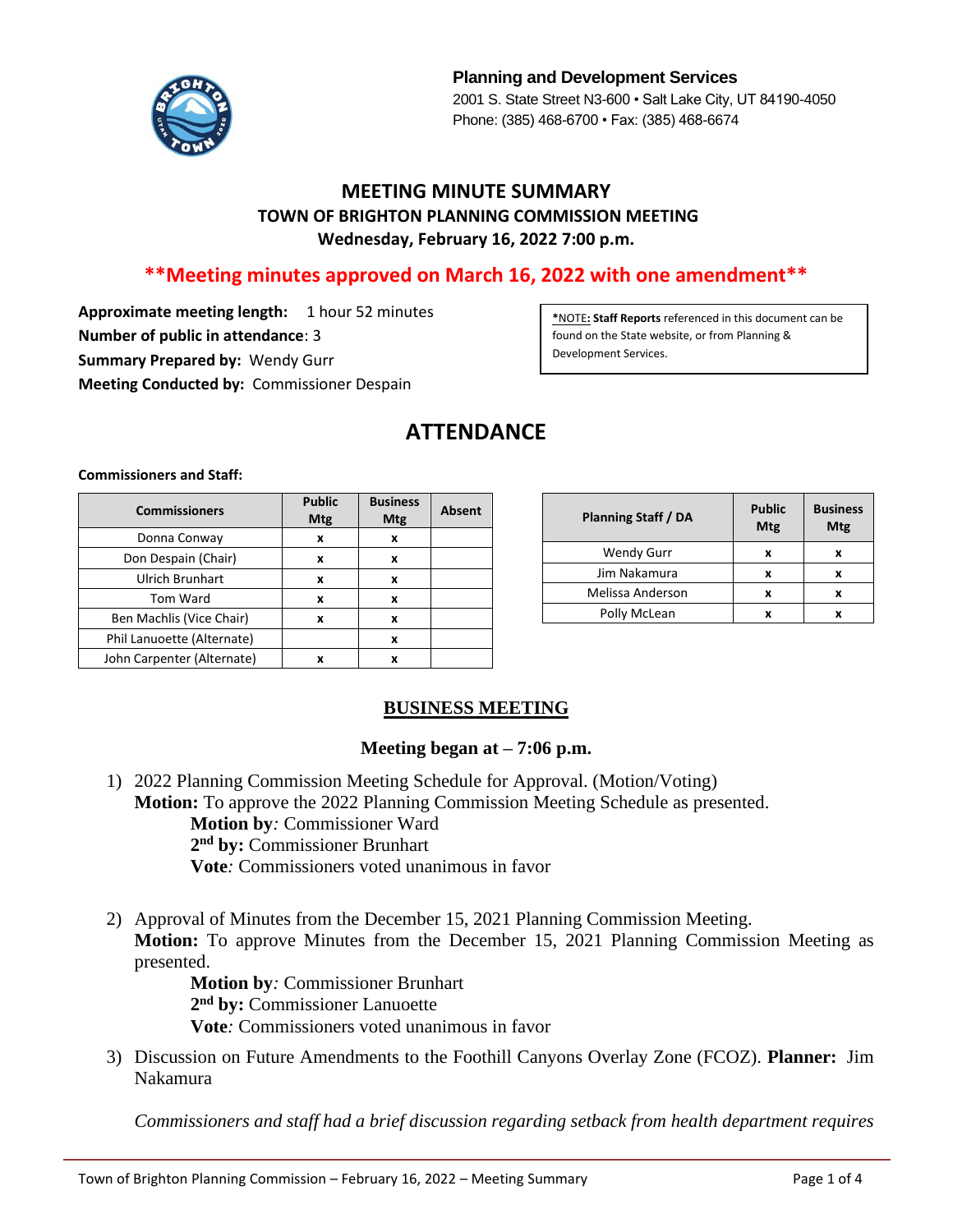*50 feet to zoning ordinance requires 100 feet from the stream, wetland setback and definition, and floodplain governance. Vetted with SLCPU and health department, Patrick with the watershed and will confirm with them they are good with 50 feet. Reach out to hydrologist regarding meandering corridor.* 

4) Other Business Items. (As Needed)

*Commissioners and staff discussed dealing with how lots of disturbance and building on the lot, the ordinance allows for 20000 square feet of disturbance for any parcel and acre or less with exception for sewer and septic, over an acre allowed more feet of disturbance, could disturb entire lot. Decrease limits of disturbance to more realistic number or percentage and may help with concern of filling up the lot. Disturbance is everything, driveway, grading, and exterior structures. Thought maybe starting point is 10000 square feet of disturbance and larger lot added on based on the size of the lot. If LOD is limited, may add hardscape or regulation, percentage may be better, than hard number.*

*Maybe come back with LOD and have commissioners look at FCOZ. Would be helpful to have a copy of FCOZ printed out and sent to commissioners. Can obtain a digital copy on Municode at 19.72.*

#### **PUBLIC HEARING(S)**

### **Hearings began at – 7:47 p.m.**

**OAM2022-000526 –** An Ordinance amending the Brighton Land Use Code, Foothill Canyons Overlay Zone (FCOZ), Section 19.72.110, "Tree and Vegetation Protection." The proposed amendments will amend the tree replacement standards and clarify that maintenance of defensible space around existing buildings for fire safety is an allowed use. **Presenter:** Melissa Anderson (Motion/Voting)

*Greater Salt Lake Municipal Services District Planning Manager Melissa Anderson provided a presentation regarding the FCOZ ordinance amendment and read public comment.*

*Commissioner Conway said she thinks we should postpone the decision, really need assistance of an arborist, protection of trees is important, would willows be an example. Doesn't want to see people take everything down within a 30-foot parameter of their house. Commissioner Carpenter said Privall is an arborist in the canyon and knowledgeable of the trees.*

*Commissioners and staff had a brief discussion regarding homeowners rights and LOD, NFPA setback, right to build and right to defensible space, seedlings, 2 to 1 replacement.*

*Commissioner Despain opened the public hearing motioned to open the public hearing.*

# **PUBLIC PORTION OF HEARING OPENED**

**Speaker # 1:** Big Cottonwood Community Council **Name:** Barbara Cameron **Address:** Not provided **Comments:** Ms. Cameron said biggest complaints about removing trees, since 2005 been doing defensible

space. In the past plans, asked for graphic drawings, UFA recommendations include 30 feet around the cabin, but also shows 50 feet, 100 feet and 200 feet. USFS allows some cutting expanded past a certain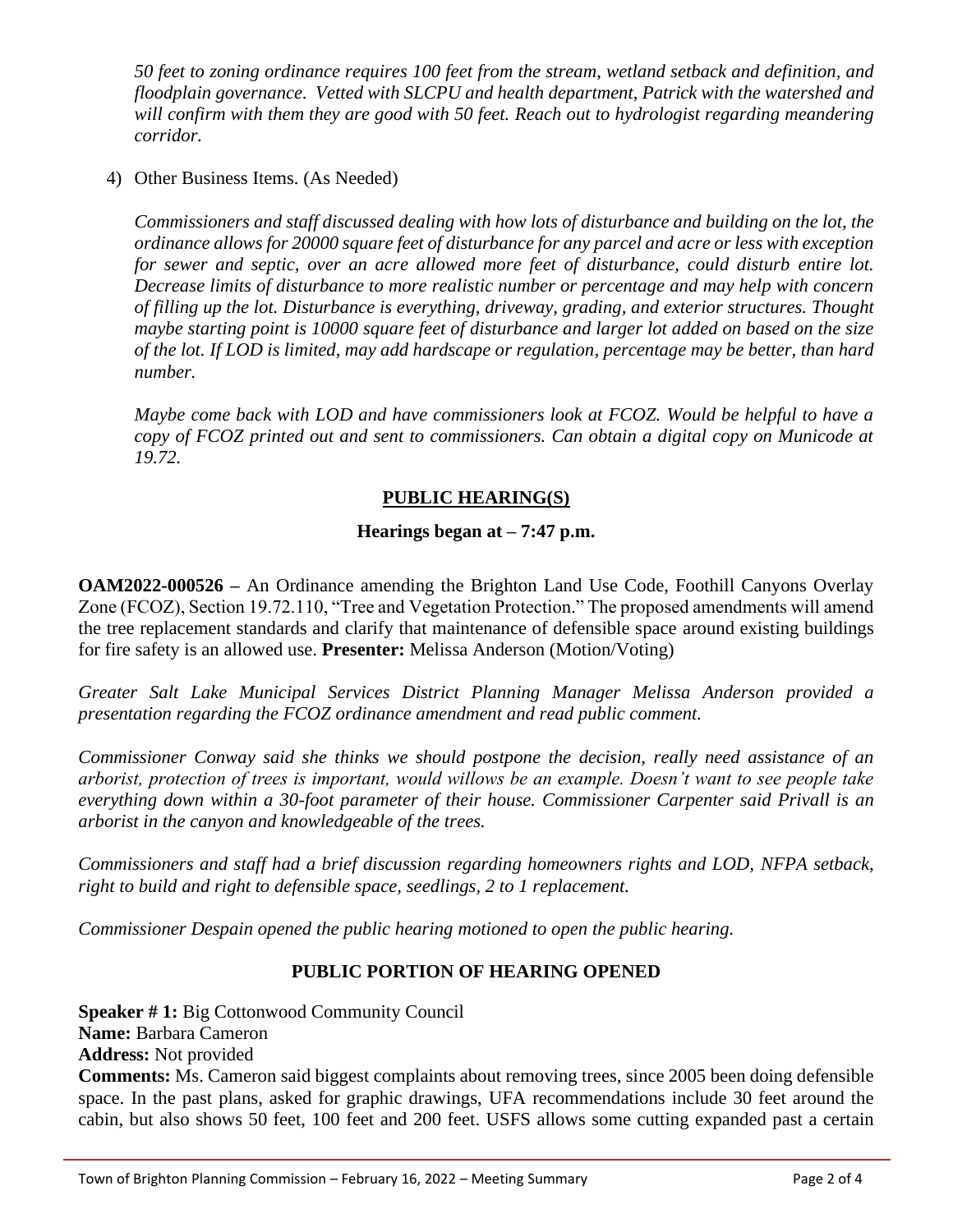number of feet from home. Curious about type of trees used to replace. Utah state doesn't recommend conifers, recommend aspen and maple. Concern to get graphic drawing and acknowledge the UFA recommendations. Scott Zeidler said containerized trees would be better.

*Commissioner Despain closed the public hearing.*

### **PUBLIC PORTION OF HEARING CLOSED**

**Motion:** To recommend application #OAM2022-000526 an Ordinance amending the Brighton Land Use Code, Foothill Canyons Overlay Zone (FCOZ), Section 19.72.110, "Tree and Vegetation Protection." The proposed amendments will amend the tree replacement standards and clarify that maintenance of defensible space around existing buildings for fire safety is an allowed use to the Town of Brighton Council for approval with two amendments:

- 1. Accommodate Salt Lake City Public Utilities and maintain defensible space outside the 50-foot riparian environment; and
- 2. Tree replacement container seedlings, instead of bare root seedlings. **Motion by:** Commissioner Brunhart **2 nd by:** Commissioner Ward **Vote***:* Commissioner Machlis voted nay, all other Commissioners voted in favor. Motion passed.

**OAM2022-000527 -** An Ordinance amending the Brighton Land Use Code, Sections 19.01.010, 19.02.060 and 19.02.150. The proposed amendments will remove Section 19.01.010 and adopt Section 19.02.060 to address scrivener errors. The proposed amendments will also adopt Section 19.02-150 to address Inactive Applications. **Presenter:** Melissa Anderson (Motion/Voting)

*Greater Salt Lake Municipal Services District Planning Manager Melissa Anderson provided a presentation regarding scrivener errors and address Inactive Applications of the ordinance amendment.*

*Commissioner Ward motioned to open the public hearing, commissioner Brunhart seconded that motion.*

# **PUBLIC PORTION OF HEARING OPENED**

*No one from the public present to speak.*

*Commissioner Despain closed the public hearing.*

# **PUBLIC PORTION OF HEARING CLOSED**

*Commissioners, Staff, and Counsel had a brief discussion regarding responsiveness, business practice, final notice and notification, Inactivity – Planning vs. Applicant, authority and clarity, shall be deemed lapsed and may be closed, expectation and responsibility of staff, granting extensions, and burden of inactivity.*

**Motion:** To recommend application # OAM2022-000527 an Ordinance amending the Brighton Land Use Code, Sections 19.01.010, 19.02.060. The proposed amendments will remove Section 19.01.010 and adopt Section 19.02.060 to address scrivener errors to the Town of Brighton Council for approval.

**Motion:** To continue application # OAM2022-000527 regarding the proposed amendments in Section 19.02.150 to address Inactive Applications to the March  $16<sup>th</sup>$  Planning Commission Meeting to refine language based on input and concerns and clarify the definition of Inactive Application.